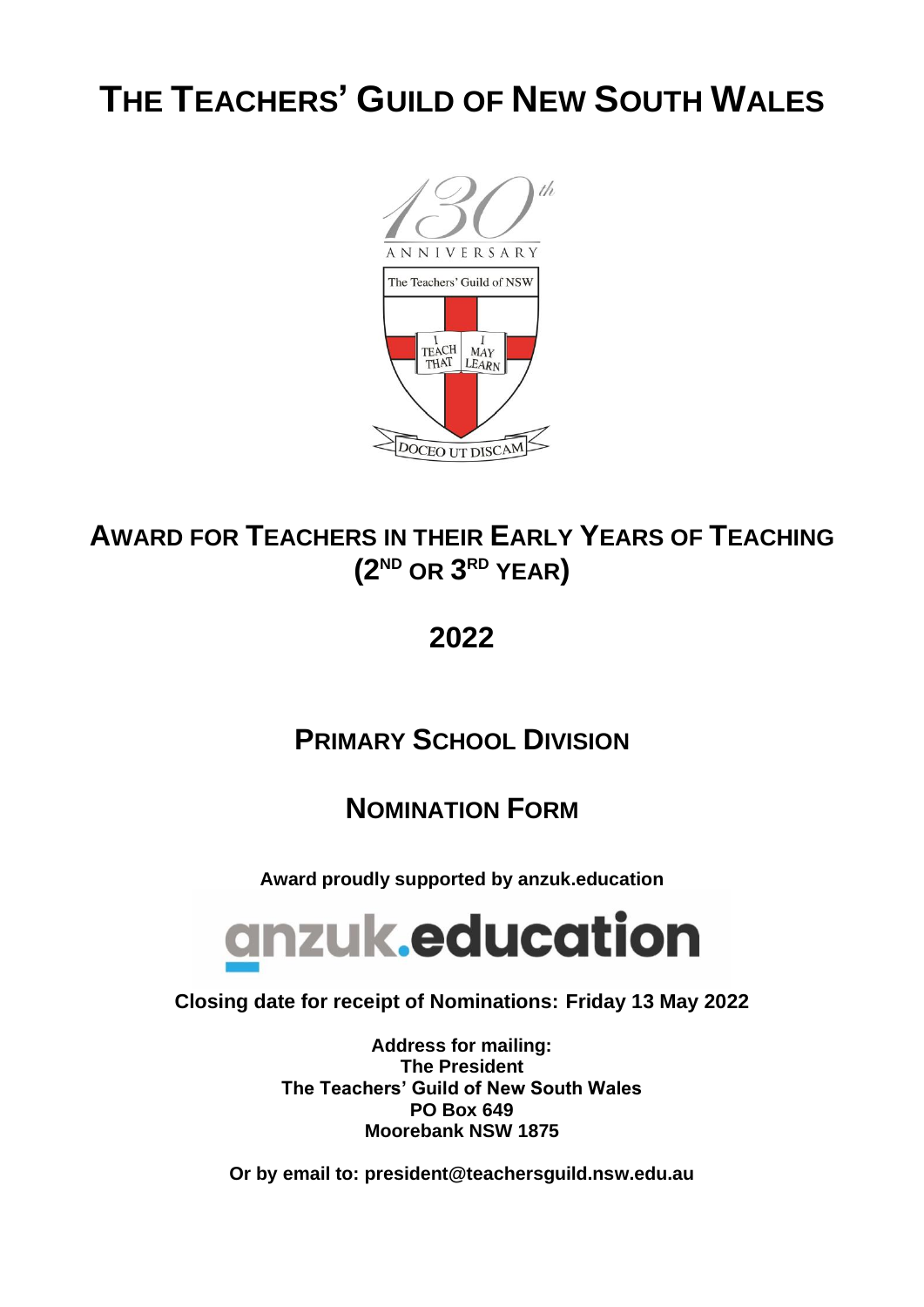

The Teachers' Guild of New South Wales was founded in 1892 and is the oldest professional association of educators in NSW.

The Guild's Awards each year honour a significant former educator and so recall men and women whose contributions in the past have helped to shape our present. Those so honoured in the past have been

- 
- 1996 Professor Ronald Dunlop 2010 Mrs Jo Karaolis AM
- 
- 1998 Mr James Wilson Hogg 2012 Mr Rick Stevens
- 1999 Miss Freda Whitlam 2013 Mr Milton Cujes
- 2000 Miss Kath McCredie 2014 Dr Helen Hughes
- 
- 
- 2003 Miss Louise Gurney 2017 Mr Phillip Heath
- 2004 Mr Roderick West AM 2018 Mrs Frances Fleeton
- 2005 Mrs Denise Thomas AM 2019 Dr Dan White
- 2006 Professor Edwin Judge AM 2020 Dr Phil Lambert PSM
- 
- 2008 Mr John Sheldon
- 1995 Miss Phyllis Evans MBE 2009 Mr Rex Morgan AM MBE 1997 Mr Robert Finlay 2011 Miss Phyllis Evans MBE 2001 Rev CJ Prescott 2015 Mr Alan Harper OAM 2002 Mr AB Weigall 2016 Mrs Denise Thomas AM 2007 Dr Stuart Braga 2021 Mr Robert William Randall



In 2022, the Guild's Awards will honour, **Anne Johnstone** BA LLB (Hons), MAPP (UPenn), Grad Dip Ed, MACE, CF. Anne is Principal of Ravenswood School for Girls, a leading independent girls' school in Sydney, Australia. Anne is also Chair, and a founding board member of the Positive Education in Schools Association (PESA) and Vice-Chair of the International Positive Education Network (IPENNetwork (IPEN).

Anne holds a Bachelor of Arts and Bachelor of Laws (with Honours) degree, and a Graduate Diploma of Education. In addition, Anne holds a Master of Applied Positive Psychology (MAPP) from the University of Pennsylvania. Her thesis for this degree was completed under the supervision of the founder of Positive Psychology, Professor Martin Seligman, and it was recognised as a distinguished capstone. Anne is currently completing a PhD under the supervision of Professor Lindsay Oades and Dr Aaron Jarden at the Melbourne Graduate School of

Education at the University of Melbourne. The focus of Anne's doctoral research is on helping young people develop a mindset that promotes wellbeing.

Anne was awarded a Churchill Fellowship in 2004 to explore ways to foster resilience in learning. She conducted this study while based at Cambridge University in England. In 2018, Anne was awarded the Australian Speech and Communication Association Award for Excellence. In 2019, Anne was one of just five educators globally, as well as the only female recipient, of an award recognising her pioneering work and leadership in Positive Education at a global summit held by the University of Pennsylvania and Eisenhower Fellowships in Philadelphia. Prior to her appointment as Principal of Ravenswood, Anne was Principal of Seymour College in Adelaide. Before this, she was Deputy Headmistress and Head of Senior School at St Catherine's School in Sydney, Australia's oldest independent girls' school. Anne also previously held the position of Head of the Junior School there. In the early years of her career in education Anne was awarded a NSW Teacher's Guild Award for Excellence.

Before pursuing her passion for teaching, Anne practised as a lawyer for four years, specialising in commercial litigation. Anne is a highly sought-after speaker and presenter nationally and internationally. She is passionate about helping young people fulfil their potential and flourish in all aspects of their lives.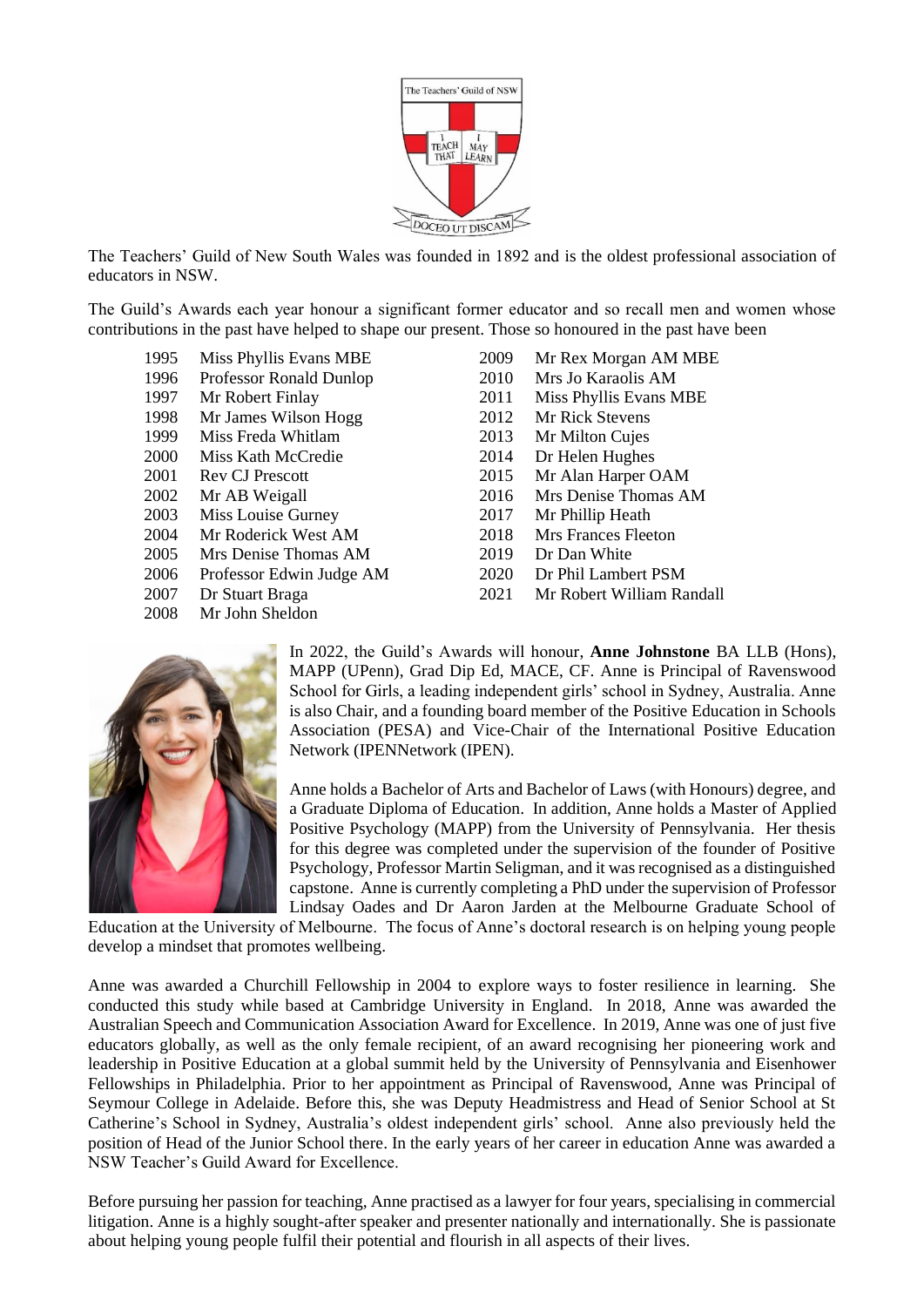### **NOMINATION COVER SHEET – PRIMARY DIVISION**

| <b>Name of Nominee:</b>                    |                                                                                                                      |          |
|--------------------------------------------|----------------------------------------------------------------------------------------------------------------------|----------|
| Nominee's email address:                   |                                                                                                                      |          |
| <b>Academic Qualifications:</b>            |                                                                                                                      |          |
| University & Year Graduated:               |                                                                                                                      |          |
| Year level(s) taught:                      |                                                                                                                      |          |
| <b>Total Number of Years Teaching:</b>     |                                                                                                                      |          |
|                                            |                                                                                                                      |          |
|                                            |                                                                                                                      |          |
|                                            |                                                                                                                      |          |
| <b>Principal's name</b> (if not endorser): |                                                                                                                      |          |
| School:                                    |                                                                                                                      |          |
| <b>School mailing address:</b>             |                                                                                                                      |          |
|                                            |                                                                                                                      | Postcode |
| School telephone number:                   | <u> 1980 - Johann Barbara, martin amerikan basar dan berasal dalam basa dalam basar dalam basar dalam basa dalam</u> |          |

#### **Statement by Nominee:**

I certify that the information contained in this nomination is accurate and complete, and that I am in my second or third year of teaching. In nominating myself for this Award, I understand that I may be required to attend a Zoom interview on **Saturday 30 July** with further details provided. I understand that the Award will be presented at an evening function on **Friday 28 October**.

Signature: \_\_\_\_\_\_\_\_\_\_\_\_\_\_\_\_\_\_\_\_\_\_\_\_\_\_\_\_\_\_\_\_\_\_\_\_\_\_ Date: \_\_\_\_\_\_\_\_\_\_\_\_\_\_\_\_\_\_\_\_

#### **Statement by Senior Staff Member:**

I have read the nomination of \_\_\_\_\_\_\_\_\_\_\_\_\_\_\_\_\_\_\_\_\_\_\_\_\_\_\_\_\_\_ for the Guild's Award, and certify that, to the best of my knowledge, it is accurate and complete. I endorse the nomination on behalf of the School. I make the following additional statement in relation to the nomination.

*Please comment freely. Additional comments may be attached, or continued on the reverse side. You may wish to comment on personal qualities, educational ideals and values, professionalism or any matter you consider relevant. The Guild Adjudication Panel accepts that no teacher is perfect and would value your reflection on areas in which the Nominee may require further development.*

\_\_\_\_\_\_\_\_\_\_\_\_\_\_\_\_\_\_\_\_\_\_\_\_\_\_\_\_\_\_\_\_\_\_\_\_\_\_\_\_\_\_\_\_\_\_\_\_\_\_\_\_\_\_\_\_\_\_\_\_\_\_\_\_\_\_\_\_\_\_\_\_\_\_\_\_\_\_\_\_\_\_\_\_\_\_\_ \_\_\_\_\_\_\_\_\_\_\_\_\_\_\_\_\_\_\_\_\_\_\_\_\_\_\_\_\_\_\_\_\_\_\_\_\_\_\_\_\_\_\_\_\_\_\_\_\_\_\_\_\_\_\_\_\_\_\_\_\_\_\_\_\_\_\_\_\_\_\_\_\_\_\_\_\_\_\_\_\_\_\_\_\_\_\_ \_\_\_\_\_\_\_\_\_\_\_\_\_\_\_\_\_\_\_\_\_\_\_\_\_\_\_\_\_\_\_\_\_\_\_\_\_\_\_\_\_\_\_\_\_\_\_\_\_\_\_\_\_\_\_\_\_\_\_\_\_\_\_\_\_\_\_\_\_\_\_\_\_\_\_\_\_\_\_\_\_\_\_\_\_\_\_ \_\_\_\_\_\_\_\_\_\_\_\_\_\_\_\_\_\_\_\_\_\_\_\_\_\_\_\_\_\_\_\_\_\_\_\_\_\_\_\_\_\_\_\_\_\_\_\_\_\_\_\_\_\_\_\_\_\_\_\_\_\_\_\_\_\_\_\_\_\_\_\_\_\_\_\_\_\_\_\_\_\_\_\_\_\_\_ \_\_\_\_\_\_\_\_\_\_\_\_\_\_\_\_\_\_\_\_\_\_\_\_\_\_\_\_\_\_\_\_\_\_\_\_\_\_\_\_\_\_\_\_\_\_\_\_\_\_\_\_\_\_\_\_\_\_\_\_\_\_\_\_\_\_\_\_\_\_\_\_\_\_\_\_\_\_\_\_\_\_\_\_\_\_\_ \_\_\_\_\_\_\_\_\_\_\_\_\_\_\_\_\_\_\_\_\_\_\_\_\_\_\_\_\_\_\_\_\_\_\_\_\_\_\_\_\_\_\_\_\_\_\_\_\_\_\_\_\_\_\_\_\_\_\_\_\_\_\_\_\_\_\_\_\_\_\_\_\_\_\_\_\_\_\_\_\_\_\_\_\_\_\_ \_\_\_\_\_\_\_\_\_\_\_\_\_\_\_\_\_\_\_\_\_\_\_\_\_\_\_\_\_\_\_\_\_\_\_\_\_\_\_\_\_\_\_\_\_\_\_\_\_\_\_\_\_\_\_\_\_\_\_\_\_\_\_\_\_\_\_\_\_\_\_\_\_\_\_\_\_\_\_\_\_\_\_\_\_\_\_ \_\_\_\_\_\_\_\_\_\_\_\_\_\_\_\_\_\_\_\_\_\_\_\_\_\_\_\_\_\_\_\_\_\_\_\_\_\_\_\_\_\_\_\_\_\_\_\_\_\_\_\_\_\_\_\_\_\_\_\_\_\_\_\_\_\_\_\_\_\_\_\_\_\_\_\_\_\_\_\_\_\_\_\_\_\_\_

Signature:  $\Box$